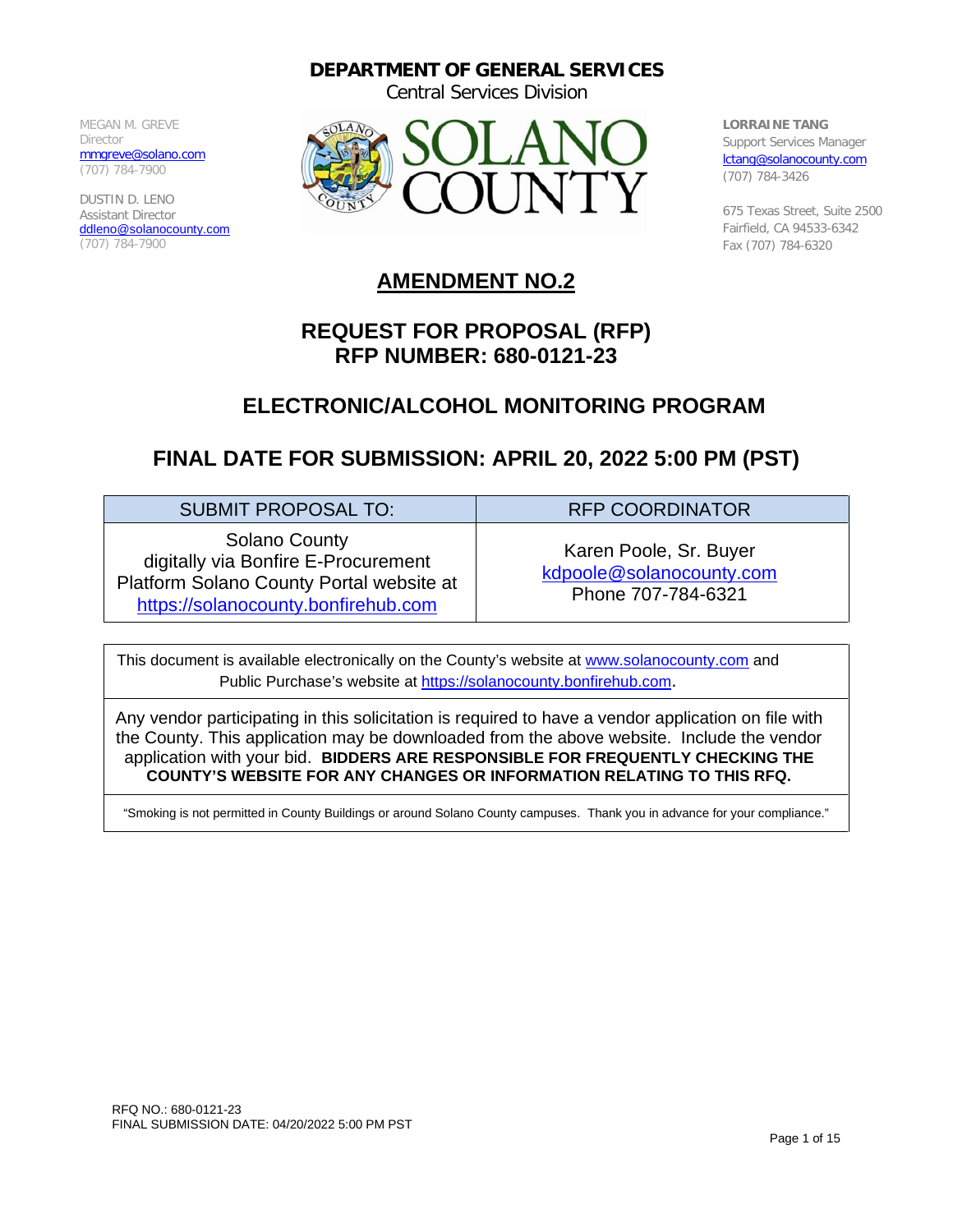#### **DEPARTMENT OF GENERAL SERVICES**

Central Services Division

MEGAN M. GREVE Director [mmgreve@solano.com](mailto:mmgreve@solano.com) (707) 784-7900

DUSTIN D. LENO Assistant Director [ddleno@solanocounty.com](mailto:ddleno@solanocounty.com) (707) 784-7900

April 6, 2022



**LORRAINE TANG** Support Services Manager [lctang@solanocounty.com](mailto:lctang@solanocounty.com) (707) 784-3426

675 Texas Street, Suite 2500 Fairfield, CA 94533-6342 Fax (707) 784-6320

#### **AMENDMENT 2 ELECTRONIC/ALCOHOL MONITORING PROGRAM RFP NUMBER: 680-0121-23**

Pursuant to Request for Proposal, RFP No. 680-0121-23, Electronic/Alcohol Monitoring Program, for Solano County, Probation Department has amended the RFP to reflect the following change(s):

- 1. County's response to proposer's questions.
- 2. Revised Schedule of Events. Final Bid Submission:

All other terms and conditions and other requirements contained in the RFQ remain unchanged. Also, please complete amendment acknowledgement letter (attached) and return with your RFQ submittal.

This amendment shall be considered part of the Request for Proposals for the above-mentioned services as though it had been issued at the same time and shall be incorporated integrally therewith. Where provisions of the following supplementary data differ from those of the original RFP package, this amendment shall govern and take precedence.

Interested firms are hereby notified that they shall make any necessary adjustment(s) in the response to this RFP as a result of this amendment. It will be construed that each firm's response is submitted with full knowledge of all modifications and supplemental data specified herein.

The County of Solano thanks you for your expressed interest in its RFP and looks forward to your response.

Respectfully,

Buyer Name RFP Coordinator

**Attachments** 

- 1: County's Response to Vendors Questions
- 2: Schedule of Events
- 3: Amendment Acknowledgement
- 4. Exhibit A- LCA Contract
- 5. Exhibits B Amendments 1-5

RFQ NO.: 680-0121-23 FINAL SUBMISSION DATE: 04/20/2022 5:00 PM PST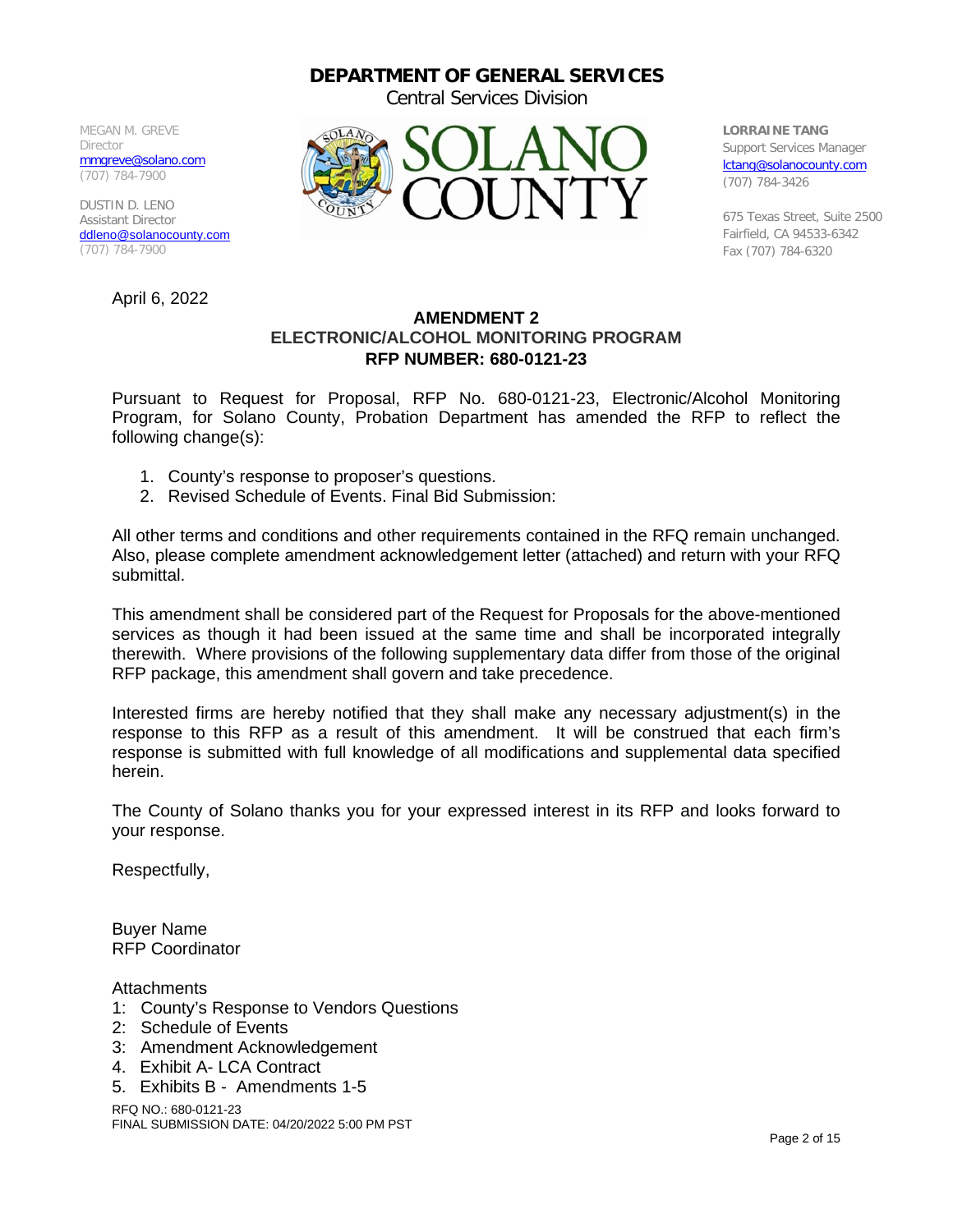#### **ATTACHMENT 1**

### **COUNTY'S RESPONSE TO PROPOSERS' QUESTIONS**

| NO.            | <b>REFERENCE</b><br><b>SECTION OF</b><br><b>SOLICITATION</b> | <b>QUESTIONS/</b><br><b>COMMENTS</b>                                                                                                                                                                                                                                                                                                                       | <b>COUNTY RESPONSE (FOR COUNTY</b><br><b>USE ONLY)</b>                                                                                                                                                                                                                                                                 |
|----------------|--------------------------------------------------------------|------------------------------------------------------------------------------------------------------------------------------------------------------------------------------------------------------------------------------------------------------------------------------------------------------------------------------------------------------------|------------------------------------------------------------------------------------------------------------------------------------------------------------------------------------------------------------------------------------------------------------------------------------------------------------------------|
| 1              |                                                              | Is this program 100%<br>agency funded? If not,<br>what portion is offender-<br>funded?                                                                                                                                                                                                                                                                     | Yes. The Electronic/Alcohol Monitoring<br>Program is 100% agency funded.                                                                                                                                                                                                                                               |
| $\overline{2}$ |                                                              | How many participants are<br>currently in the program at<br>any given time? Is there<br>an expectation that the<br>number of participants will<br>increase or decrease?                                                                                                                                                                                    | We have seen a steady increase,<br>specifically with our pretrial population,<br>over the past 6 months. Currently, we<br>average 90-100 monthly.<br>Juveniles: 12 average<br>Adults: 70 average                                                                                                                       |
| 3              |                                                              | What is the average<br>number of days each<br>participant is in the<br>program?                                                                                                                                                                                                                                                                            | 54 days for EM/GPS<br>120 days for SCRAM                                                                                                                                                                                                                                                                               |
| $\overline{4}$ |                                                              | Page 1, second box. The<br>RFP instructions say to<br>include a vendor<br>application with the<br>proposal. Can the vendor<br>application be included in<br>an Appendix? Or is it<br>considered part of the 25-<br>page limit for the proposal.<br>Please clarify where the<br>application is to be<br>included in the proposal.                           | The Vendor Application will not be<br>counted toward the 25-page limit.                                                                                                                                                                                                                                                |
| 5              | Sections 3.1,<br>3.4.1.6 and 4.7                             | 3.4.1.6 says that if<br>proposers offer something<br>different from that<br>requested by the RFP<br>and/or "additional<br>services", the proposal<br>could be rejected or<br>disqualified.<br>However, 3.1 states,<br>"Proposers may suggest a<br>modified scope of work as<br>part of their proposal.<br>4.7 states, "The County<br>welcomes proposers to | Amend to delete Section 3.4.1.6. The<br>County encourages proposers to submit<br>a proposal that presents best value and<br>is most advantageous to the County and<br>the public. The County will award the<br>contract to the Proposer who is fully<br>qualified and best suited among those<br>submitting proposals. |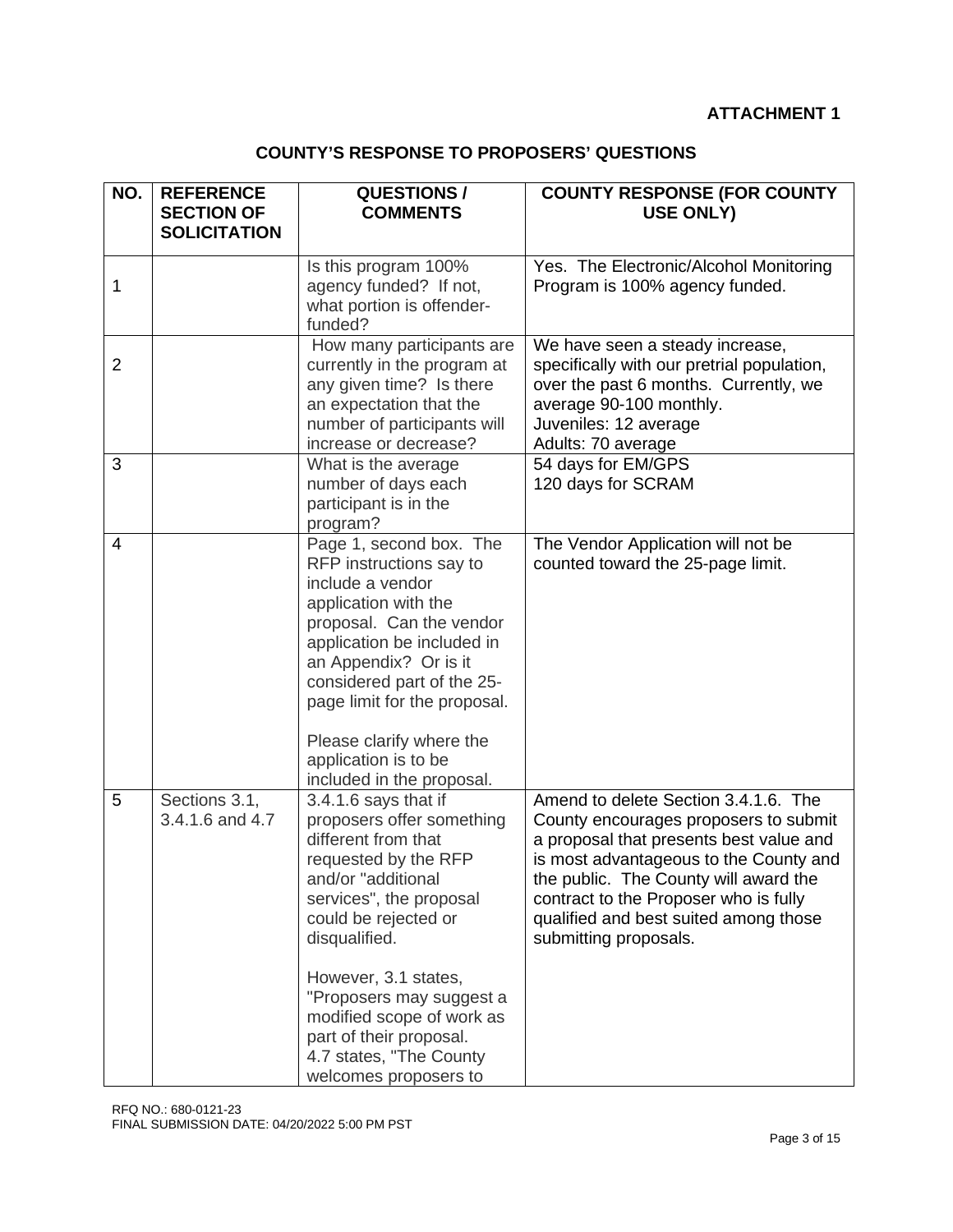|                |                                             | include other monitoring<br>device options than what is<br>outlined above.<br>These statements appear<br>to conflict with each other.<br>Can the County please<br>clarify if they would like<br>proposers to submit other<br>options and if proposing<br>options not specifically<br>stated in the RFP will<br>disqualify proposers?                                                                                                                                                                                                                                   |                                                                                                                                               |
|----------------|---------------------------------------------|------------------------------------------------------------------------------------------------------------------------------------------------------------------------------------------------------------------------------------------------------------------------------------------------------------------------------------------------------------------------------------------------------------------------------------------------------------------------------------------------------------------------------------------------------------------------|-----------------------------------------------------------------------------------------------------------------------------------------------|
| 6              | Section 4.1                                 | Section 4.1. Requires at<br>least two electronic devices<br>capable of utilizing<br>Contractor's web-based<br>interface.<br>Can the County be more<br>specific about what type of<br>devices are preferred? Is<br>the County asking the<br>Contractor to provide<br>smartphones? Tablets?<br>Laptop computers?                                                                                                                                                                                                                                                         | The County does not have a preference.<br>Contractor to propose device options<br>that will support CONTINUOUS<br>ALCOHOL MONITORING and GPS. |
| $\overline{7}$ | Sections -<br>10.4.2, 10.4.10<br>to 10.4.19 | There is a limit of 25 pages<br>for proposal. It appears<br>that many, if not most, of<br>the 25 pages will be taken<br>up based on the<br>requirements of 10.4.10<br>and 10.4.19.<br>(As an example, the<br>County's budget sample<br>forms included in<br>Attachments 2 and 3 are<br>six pages long and are<br>required to be included<br>three times (once for each<br>period) which would be 18<br>pages.<br>Additionally, audited<br>financial statements range<br>from 20 pages for small<br>companies to hundreds of<br>pages for publicly traded<br>companies. | The Budget and Financial Statements<br>are not included in the 25-page limit.                                                                 |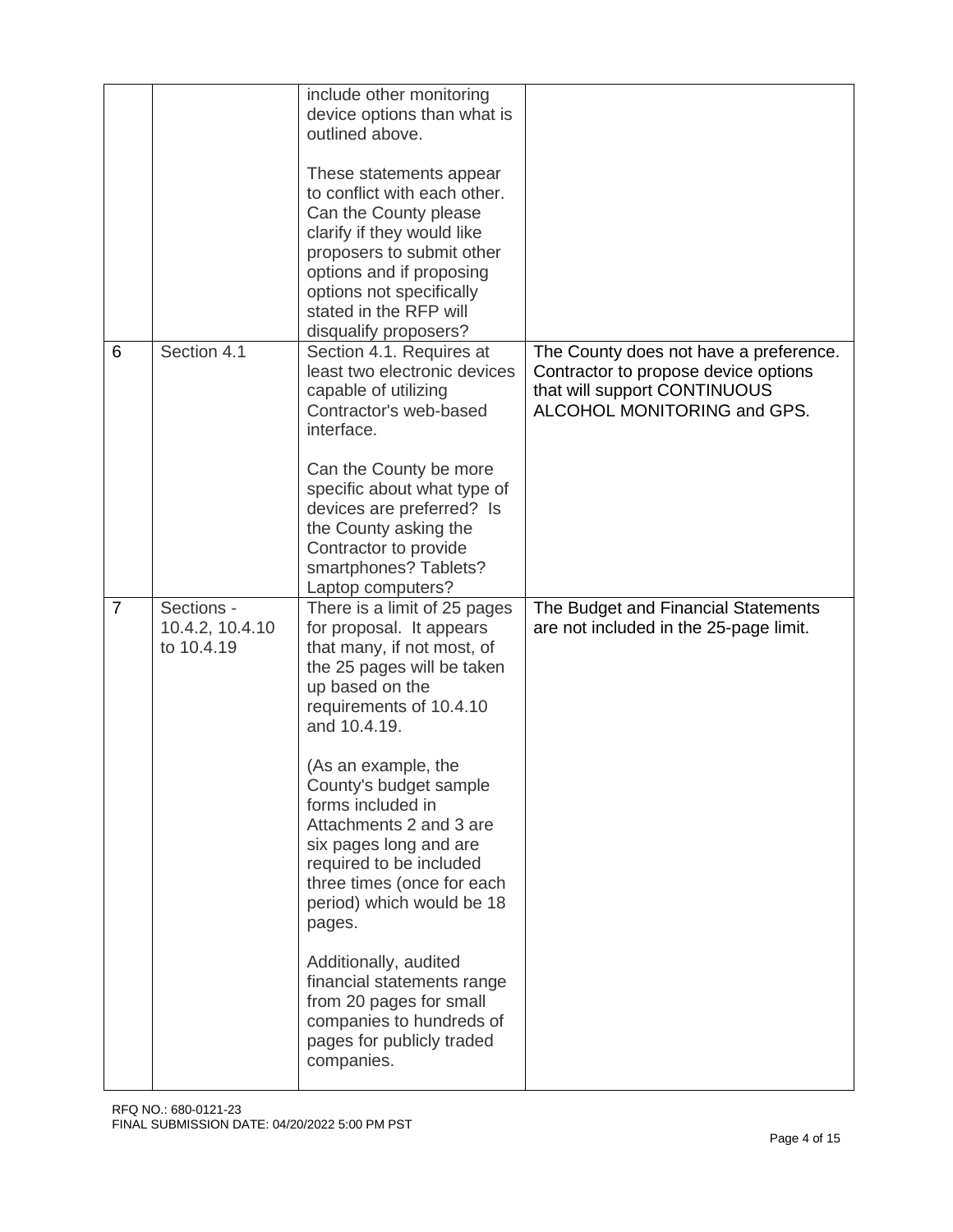|   |                             | Per the directions provided<br>in 10.4.2 the only pages<br>that are not included in the<br>25-page limit are the cover<br>letter, resumes and a copy<br>of the RFP.<br>Will the County please<br>exclude the Budget and<br><b>Financial Resources</b><br>sections from the 25-page<br>limit and allow them to be<br>included in a separate<br>section in an Appendix?<br>If not, will the County<br>please consider increasing<br>the page limit?                                                                      |                                                                                                                                                    |
|---|-----------------------------|------------------------------------------------------------------------------------------------------------------------------------------------------------------------------------------------------------------------------------------------------------------------------------------------------------------------------------------------------------------------------------------------------------------------------------------------------------------------------------------------------------------------|----------------------------------------------------------------------------------------------------------------------------------------------------|
| 8 | Section 4.3                 | This requirement states,<br>"All participant equipment<br>must report all information<br>exclusively through the<br>cellular network.<br>While reporting through the<br>cellular network is an<br>industry standard, there<br>may be times when the<br>cellular network is<br>unavailable.<br>Will the County accept<br>back-up communication<br>methods through Wi-Fi or<br>landline should the cellular<br>network be unavailable to<br>ensure communication can<br>be received and processed<br>in a timely manner? | Yes, the County will accept back-up<br>communication when the cellular<br>network is temporarily unavailable.                                      |
| 9 | Sections 4.6.3<br>and 4.6.6 | 4.6.3 states "devices must<br>be attached to participants<br>in such a manner that they<br>cannot be removed".<br>4.6.6 states, "devices shall<br>not pose a safety hazard or<br>unduly restrict activities of<br>the participant.<br>Devices that cannot be<br>removed through any<br>manner could cause an                                                                                                                                                                                                           | The device needs to be attached so it<br>cannot be removed by the client absent<br>cutting it off.<br>The County is keeping the language as<br>is. |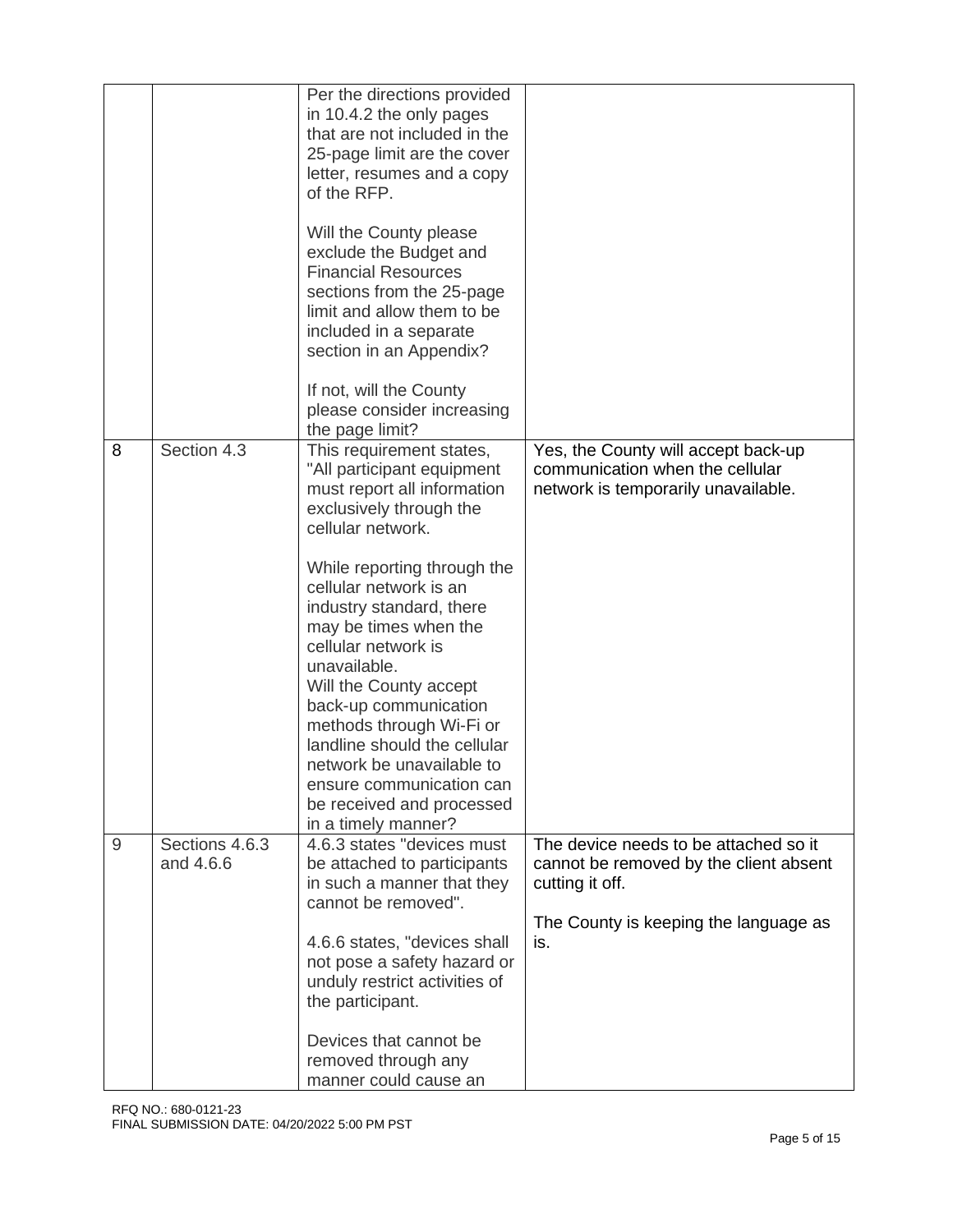|    |                        | extreme safety hazard to<br>participants. Would the<br>County please revise the<br>wording of 4.6.3 to "devices"<br>must be attached to<br>participants in such a<br>manner that "they cannot<br>be easily" removed?                                                                                                              |                                                                                                                                                                                                                                                                                                                                                                                             |
|----|------------------------|-----------------------------------------------------------------------------------------------------------------------------------------------------------------------------------------------------------------------------------------------------------------------------------------------------------------------------------|---------------------------------------------------------------------------------------------------------------------------------------------------------------------------------------------------------------------------------------------------------------------------------------------------------------------------------------------------------------------------------------------|
| 10 | Section 4.6.7.         | The requirement is for<br>"alternative location<br>tracking using the cellular<br>network."<br>The most technological<br>advanced devices include<br>Wi-Fi as an alternative<br>location tracking method.                                                                                                                         | Currently, the EMP and GPS are strictly<br>through a cellular network.<br>Alcohol monitoring may require a<br>landline or Wi-Fi. However, the<br>participants are able to go to the office<br>on a weekly basis to download data if a<br>landline or Wi-Fi is not available at<br>home.                                                                                                     |
|    |                        | Wi-Fi is more reliable than<br>cellular network tracking.<br>Will the County consider<br>adding Wi-Fi tracking<br>technology as a<br>requirement to ensure the<br>County receives the most<br>current technology?                                                                                                                 | Therefore, proposers can include it as an<br>option in the proposal.                                                                                                                                                                                                                                                                                                                        |
| 11 | Section 4.11.2.6       | The sentence in this<br>requirement appears to be<br>missing a word or some<br>words. Will the County<br>please complete the<br>sentence or provide further<br>clarification?<br>"Provide a centralized view<br>in which all can be<br>received, prioritized, and<br>responded to,                                                | Provide a centralized view in which all<br>communication and alerts can be<br>received, prioritized, and responded to.                                                                                                                                                                                                                                                                      |
| 12 | Section 5.2 and<br>5.3 | 5.2 states - "Contractor will<br>provide one (1) dedicated<br>onsite staff seven days per<br>week during established<br>program hours, designed<br>as a Client Services<br>Representative (CSR) or<br>Case Manager.<br>However, 5.3 states<br>"except for referrals made<br>on Friday or the day before<br>a designated Holiday". | The need is to have contractor on-site M-<br>F and be available on the weekends and<br>holidays to respond to any alerts.<br>County would like 24 hour per day<br>communication on certain cases. If there<br>is an alert, the proposer's staff will need<br>to notify the Sheriff On call. County Staff<br>aren't able to monitor the equipment<br>that's why the 7 days per week wording. |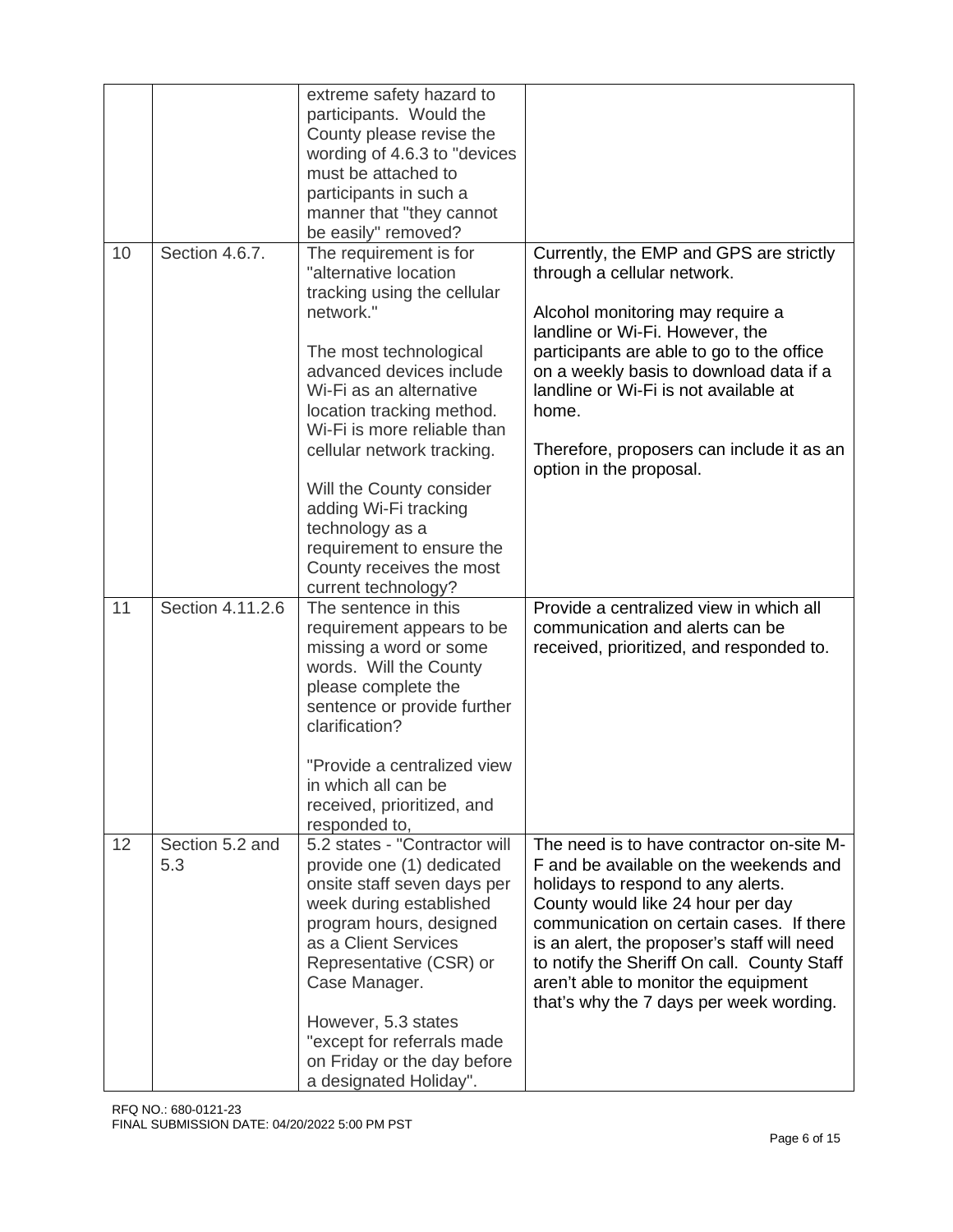|    |                | Does the County require<br>representatives to be<br>available 7-days per week<br>vs. 5 days per week<br>Monday through Friday?<br>If 7-days a week is<br>required, can staff by on-<br>call over the weekends?                                                                                                                                                                                                                                                                                                                                                                  |                                                                                                                                                                                                                                                                                                                                                                                                                                             |
|----|----------------|---------------------------------------------------------------------------------------------------------------------------------------------------------------------------------------------------------------------------------------------------------------------------------------------------------------------------------------------------------------------------------------------------------------------------------------------------------------------------------------------------------------------------------------------------------------------------------|---------------------------------------------------------------------------------------------------------------------------------------------------------------------------------------------------------------------------------------------------------------------------------------------------------------------------------------------------------------------------------------------------------------------------------------------|
| 13 | Section 10.4.6 | The section requires dates<br>that are in the past. (E.g.<br>project is expected to<br>commencement no later<br>than August 3, 2020). Will<br>the County please revise<br>the RFP to indicate the<br>current dates?                                                                                                                                                                                                                                                                                                                                                             | Section 10.4.6 refers to the Staffing Plan.                                                                                                                                                                                                                                                                                                                                                                                                 |
| 14 | Section 2.3.1  | a) How many participants<br>are on GPS? How many<br>are adults and how many<br>are juveniles<br>b) How many participants<br>are on Alcohol Monitoring<br>equipment? How many are<br>adults and how many are<br>juveniles?<br>c) Are all participants on<br>alcohol monitoring wearing<br>a transdermal device?<br>d) Are any participants on<br>remote breath alcohol<br>monitoring devices?<br>e) Are there any<br>participants that are on<br>both GPS and alcohol<br>monitoring devices? If so,<br>how many? Of those, how<br>many are adults and how<br>many are juveniles. | a) b) Include alcohol, GPS, any other<br>device.<br>On average, 15-25 youth and 65-75<br>adults are on some sort of monitoring.<br>Juveniles: 12 average<br>Adults: 70 average<br>Currently, 21 clients on GPS tracking.<br>c) No<br>d) Breath devices are available for use.<br>e) Currently, 21 clients on GPS tracking.<br>No further breakdown available. We<br>typically do not utilize Continuous<br>Alcohol Monitoring for juveniles |
| 15 |                | Can the county please<br>provide information on the<br>brand and model of each<br>type of monitoring<br>equipment currently being<br>used?                                                                                                                                                                                                                                                                                                                                                                                                                                      | The County uses Purecom for RF<br>monitoring, Omnilink for GPS tracking<br>and SCRAM Systems for Alcohol<br>Monitoring.                                                                                                                                                                                                                                                                                                                     |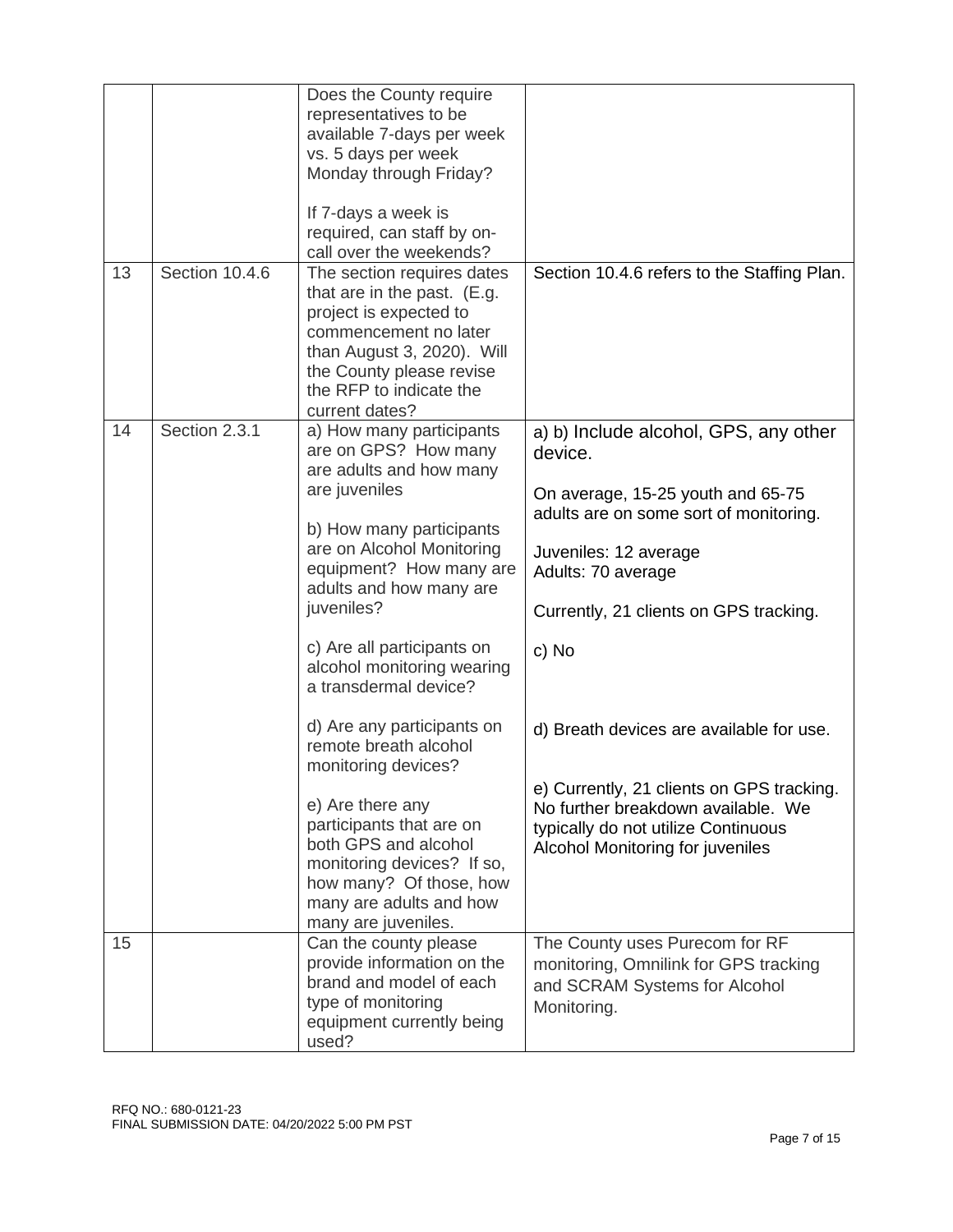| 16 | Section 5.2      | a) What are the established<br>program hours during<br>weekdays?<br>b) What are the established<br>program hours during<br>weekends?<br>c) On average, how many<br>installations occur on the<br>weekends?                                                                                                                                                                  | a) Normal business hours; M-F 8:00 -<br>5:00 PM<br>b) None currently<br>c) None currently<br>County would like 24 hour per day<br>monitoring and notification on certain<br>cases. If there is an alert, they will need<br>to notify the Sheriff On call                                                                                               |
|----|------------------|-----------------------------------------------------------------------------------------------------------------------------------------------------------------------------------------------------------------------------------------------------------------------------------------------------------------------------------------------------------------------------|--------------------------------------------------------------------------------------------------------------------------------------------------------------------------------------------------------------------------------------------------------------------------------------------------------------------------------------------------------|
| 17 | Section 5.3      | Will the County provide<br>office and equipment<br>storage space for<br>Contractor's employees to<br>provide services or is the<br>Contractor expected to<br>have a local office to<br>deliver services?                                                                                                                                                                    | Yes, the County will provide an office<br>and equipment storage space for the<br>contracted staff to be on-site Monday-<br>Friday.                                                                                                                                                                                                                     |
| 18 | Section 5.4      | Given the Covid 19<br>experience, will the County<br>staff cover services for<br>unplanned sickness or<br>mandated quarantining of<br>contractor staff?                                                                                                                                                                                                                     | No, the contractor is expected to provide<br>back-up staff for coverage.                                                                                                                                                                                                                                                                               |
| 19 | Section 5.6      | a) On average, how many<br>juveniles require contacts?<br>b) What is the County's<br>expectation of "conduct<br>contact"? In-person<br>meeting, phone call, video<br>call, text, email, app chat,<br>etc.?<br>c) What is the County's<br>objective for these contacts<br>and how is a successful<br>contact defined?                                                        | All juveniles on the program require<br>contacts.<br>The expectation is in-person contacts<br>Contacts should be face to face check-<br>ins, equipment checks, schedule checks,<br>etc.<br>Contact objectives are to provide for<br>client support, ensure client compliance<br>and equipment functionality, and to<br>promote successful termination. |
| 20 | Sections 10.3.10 | The costs of monitoring<br>equipment and services<br>are not fixed costs and are<br>closely tied to the number<br>of participants.<br>a) Given the current budget<br>format, how should<br>proposers delineate costs<br>that are not fixed?<br>b) that number of<br>participants should<br>proposers use to calculate<br>their budgets? (e.g. There<br>is almost a 10% cost | a) b) d) County encourages proposers to<br>submit a budget proposal that best<br>support their service proposal. The<br>County will consider industry pricing<br>models.                                                                                                                                                                               |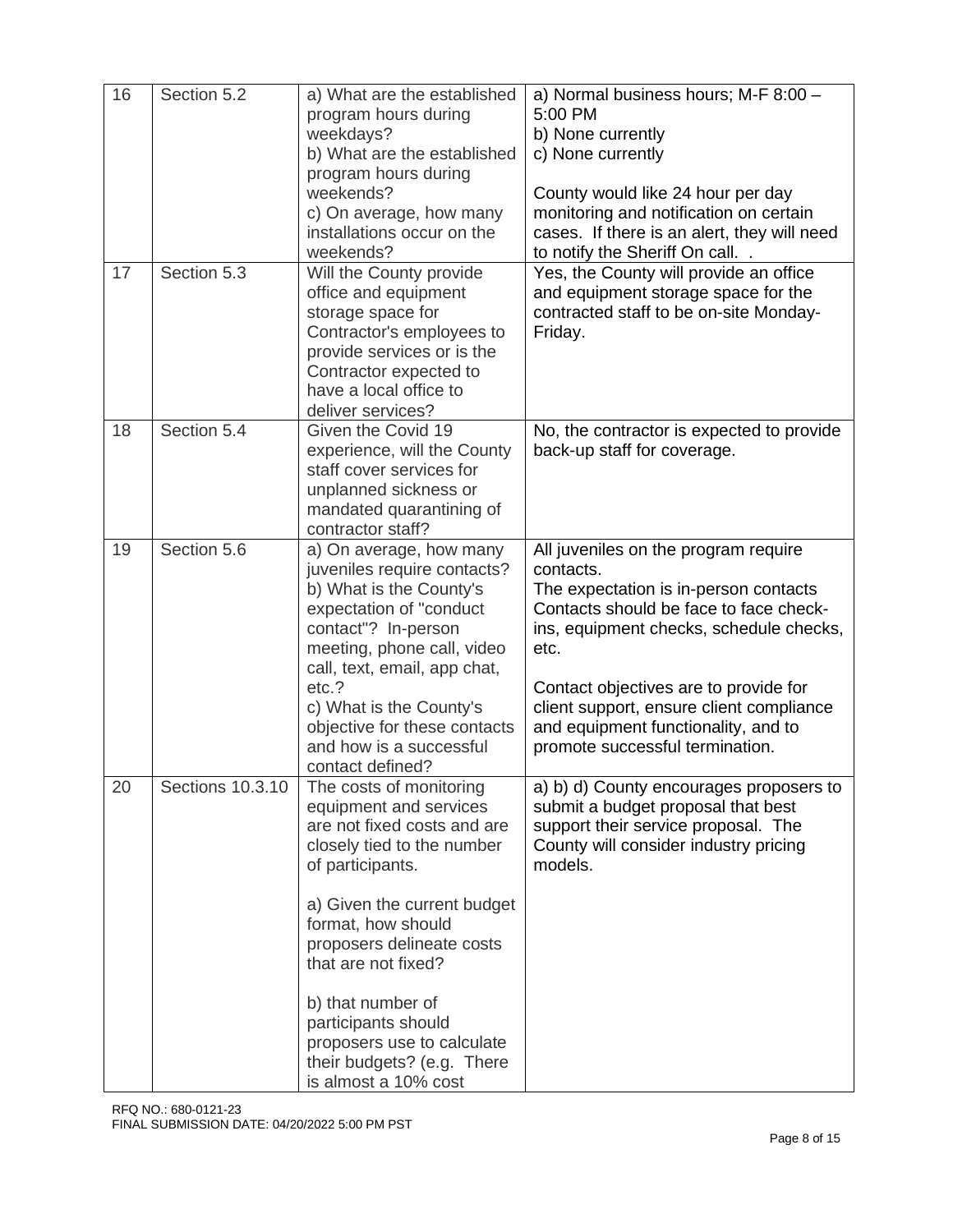|    |                 | difference between 60 and<br>65 participants).                                                                                                                                                                                                                                                            |                                                                                                                                                                                                                                                                                    |
|----|-----------------|-----------------------------------------------------------------------------------------------------------------------------------------------------------------------------------------------------------------------------------------------------------------------------------------------------------|------------------------------------------------------------------------------------------------------------------------------------------------------------------------------------------------------------------------------------------------------------------------------------|
|    |                 | c) How will the contractor<br>be compensated if referrals<br>to the program exceed the<br>budgeted number based on<br>the RFP?                                                                                                                                                                            | c) The vendors are encouraged to<br>provide us with a budget proposal that<br>will detail their plan if referrals to the<br>program exceed the budgeted number.                                                                                                                    |
|    |                 | d) Will the County consider<br>accepting a common<br>industry pricing model<br>based on a fixed daily rate<br>by equipment type instead<br>of the budget model in the<br>RFP?                                                                                                                             |                                                                                                                                                                                                                                                                                    |
| 21 | Section 10.5.10 | What method will the<br>County use to score the<br>price proposal? (E.g. if<br>Proposer 1 is the lowest,<br>will they get 30 points? If<br>Proposer 2's cost is 10%<br>higher, while they receive<br>some points?)                                                                                        | The proposer with the lowest cost will<br>receive 30 points; the other vendors will<br>receive a percentage of the 30 points<br>based on their cost proposal.                                                                                                                      |
| 22 |                 | Who is the incumbent<br>provider and how long<br>have they held this<br>contract?                                                                                                                                                                                                                         | The current provider is Leaders in<br>Community Alternative LCA. The<br>contract was from December 2017-June<br>2022                                                                                                                                                               |
| 23 |                 | What is the current pricing<br>by budget category?                                                                                                                                                                                                                                                        | See Exhibits 1-6; Contracts and<br>amendments.                                                                                                                                                                                                                                     |
| 24 |                 | With Monday 2/21/22 being<br>a holiday can the county<br>please extend the due date<br>for question to Tuesday<br>2/22/22 at 5pm? Thank you<br>for your consideration.                                                                                                                                    | The Schedule of Events has been<br>amended to reflect new proposal dates.                                                                                                                                                                                                          |
| 25 |                 | Is Solano County looking<br>for a provider to only use<br>one type of GPS bracelet<br>or can a proposal include<br>two different types of GPS<br>bracelets based on severity<br>of case, (High risk, Low<br>risk) We use two different<br>vendors for GPS<br>monitoring depending on<br>High or low risk. | The County encourages proposers to<br>submit a proposal that presents best<br>value and is most advantageous to the<br>County and the public. The County will<br>award the contract to the Proposer who<br>is fully qualified and best suited among<br>those submitting proposals. |
| 26 |                 | What monitoring<br>technologies are currently<br>being utilized by the                                                                                                                                                                                                                                    | EM, Alcohol and GPS                                                                                                                                                                                                                                                                |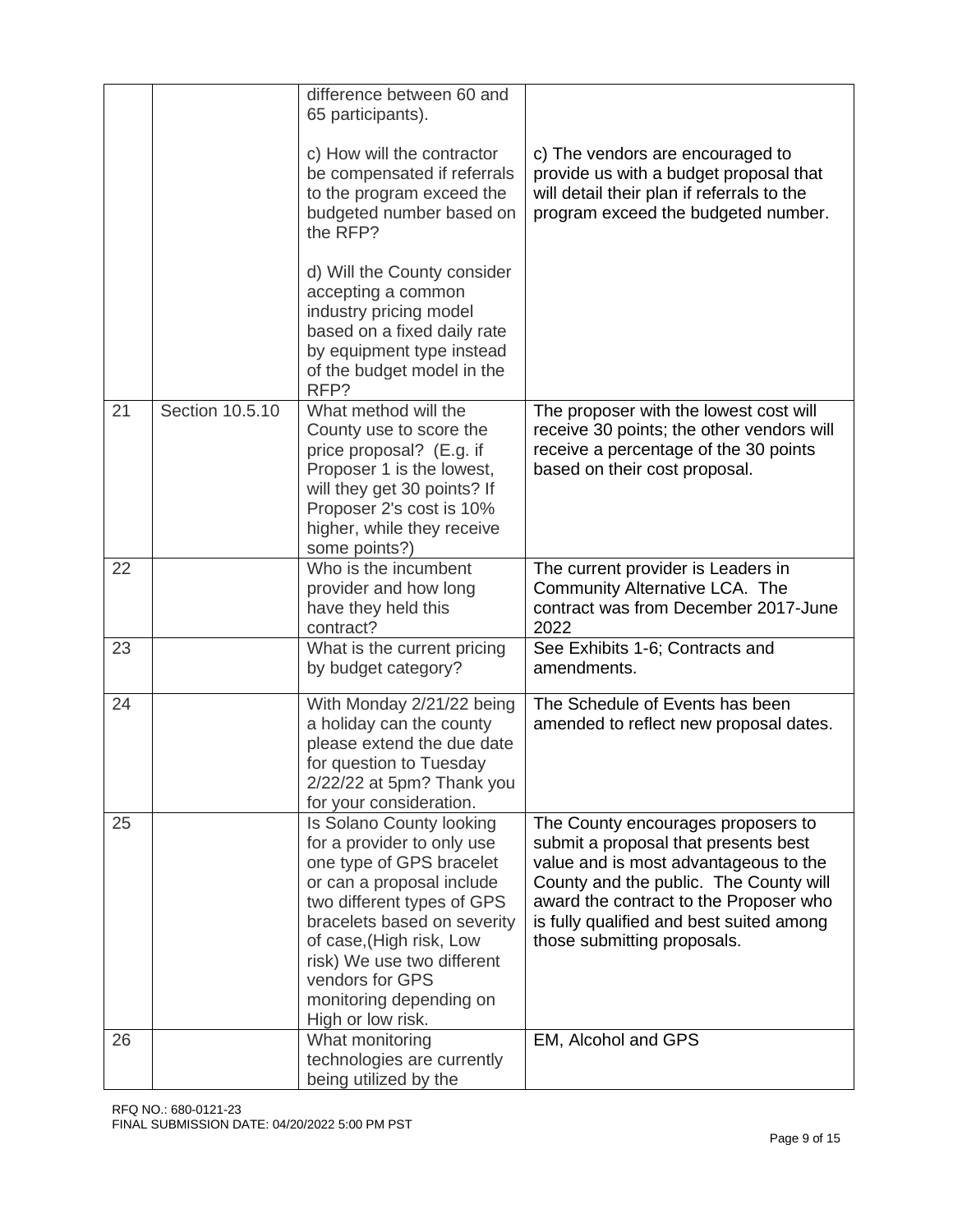|    | County, by type of<br>monitoring?                                                                                                                                                                                                                                                       |                                                                                                                                                                                                                                            |
|----|-----------------------------------------------------------------------------------------------------------------------------------------------------------------------------------------------------------------------------------------------------------------------------------------|--------------------------------------------------------------------------------------------------------------------------------------------------------------------------------------------------------------------------------------------|
|    | <b>GPS</b><br>a.                                                                                                                                                                                                                                                                        |                                                                                                                                                                                                                                            |
|    | <b>Alcohol Monitoring</b><br>b.                                                                                                                                                                                                                                                         |                                                                                                                                                                                                                                            |
|    | Any other<br>C.                                                                                                                                                                                                                                                                         |                                                                                                                                                                                                                                            |
| 27 | How many juveniles and<br>how many adult<br>participants are monitored<br>on average each year by<br>each type of monitoring<br>technology:<br>a. GPS<br>i. Adult<br>ii. Juvenile<br>b. Alcohol Monitoring<br>i. Adult<br>ii. Juvenile<br>C. Any other<br>i. Adult<br>ii. Juvenile      | Currently, we average 90-100 in a given<br>month; average of 12 juveniles, average<br>of 70 adults, currently 21 on GPS. No<br>further breakdown available. We<br>typically do not utilize CONTINUOUS<br>ALCOHOL MONITORING for juveniles. |
| 28 | The RFP states:                                                                                                                                                                                                                                                                         | The County is requesting GPS and                                                                                                                                                                                                           |
|    | "Contractor will provide at<br>least two electronic devices<br>capable of utilizing<br>Contractor's web-based<br>interface to track all<br>participants."<br>Is the county asking for two<br>options for GPS<br>monitoring? Or is this<br>asking for 1 GPS and 1<br>transdermal device? | Transdermal Alcohol Monitoring.                                                                                                                                                                                                            |
| 29 | The RFP states                                                                                                                                                                                                                                                                          | The majority of the adults are pretrial.                                                                                                                                                                                                   |
|    | "unsentenced adult clients,"                                                                                                                                                                                                                                                            | We also have adults that are being<br>referred as a sanction. The requested                                                                                                                                                                |
|    | Does this mean the                                                                                                                                                                                                                                                                      | services are not a replacement or                                                                                                                                                                                                          |
|    | majority of the adult                                                                                                                                                                                                                                                                   | substitution for Alternative Sentencing                                                                                                                                                                                                    |
|    | population will be through                                                                                                                                                                                                                                                              | which is run by the Sheriff's Department.                                                                                                                                                                                                  |
|    | pretrial programming?                                                                                                                                                                                                                                                                   |                                                                                                                                                                                                                                            |
| 30 | The RFP states: "All<br>participant equipment must                                                                                                                                                                                                                                      | This references GPS.                                                                                                                                                                                                                       |
|    | report all information                                                                                                                                                                                                                                                                  |                                                                                                                                                                                                                                            |
|    | exclusively through the                                                                                                                                                                                                                                                                 |                                                                                                                                                                                                                                            |
|    | cellular network."                                                                                                                                                                                                                                                                      |                                                                                                                                                                                                                                            |
|    | Is this specification                                                                                                                                                                                                                                                                   |                                                                                                                                                                                                                                            |
|    | referencing GPS                                                                                                                                                                                                                                                                         |                                                                                                                                                                                                                                            |
|    | monitoring only or does the<br>County require the data                                                                                                                                                                                                                                  |                                                                                                                                                                                                                                            |
|    | from transdermal alcohol                                                                                                                                                                                                                                                                |                                                                                                                                                                                                                                            |
|    | monitoring equipment to be                                                                                                                                                                                                                                                              |                                                                                                                                                                                                                                            |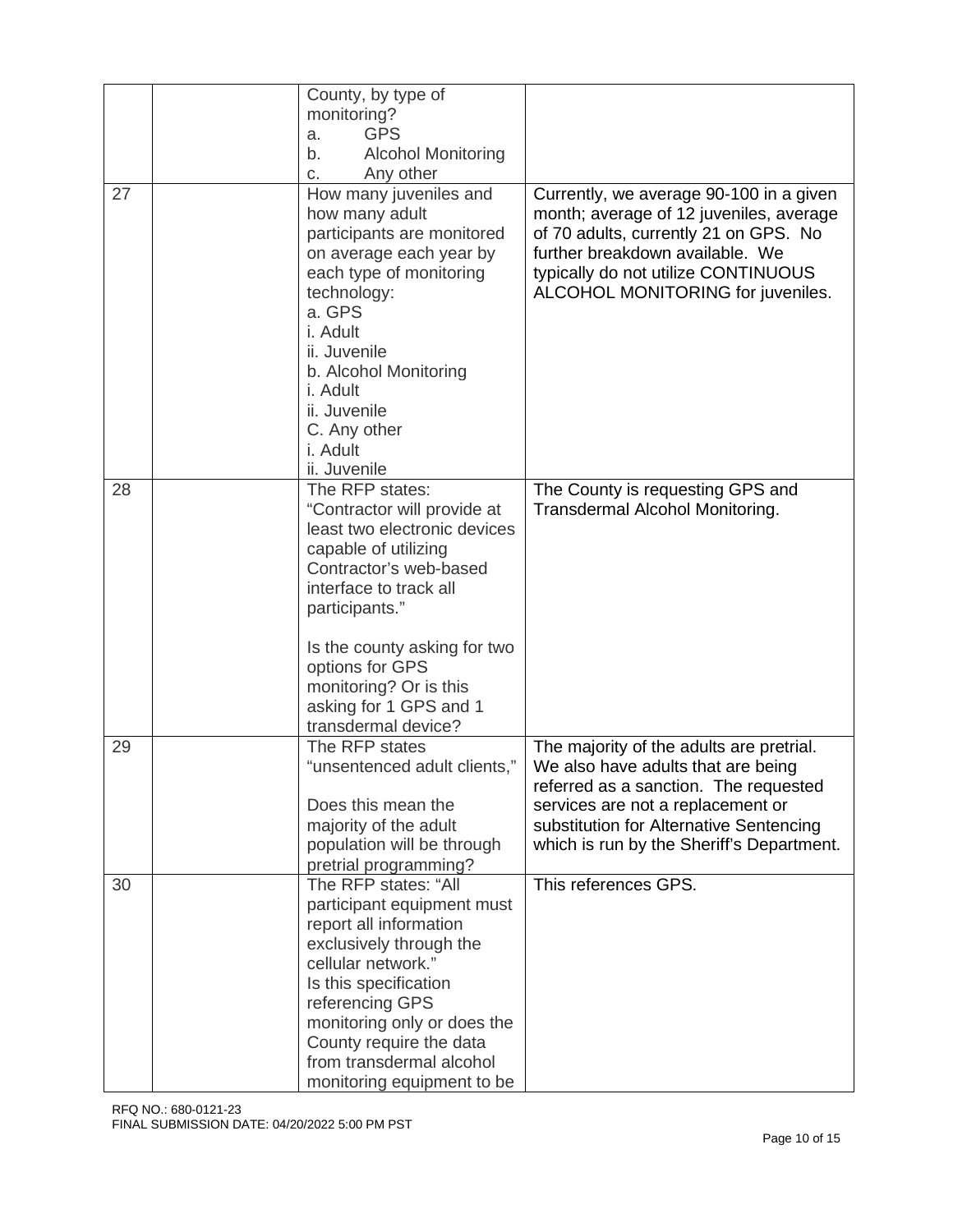|    | communicated through a<br>cellular network (versus<br>ethernet, phone line, or in<br>office downloads)?                                                                                                                                                                                                                                                                                                                                                                                              |                                                                                                         |
|----|------------------------------------------------------------------------------------------------------------------------------------------------------------------------------------------------------------------------------------------------------------------------------------------------------------------------------------------------------------------------------------------------------------------------------------------------------------------------------------------------------|---------------------------------------------------------------------------------------------------------|
| 31 | The RFP states:<br>"contractor will provide any<br>necessary auxiliary<br>equipment (ex., charger,<br>beacon, etc.). Auxiliary<br>equipment that requires<br>installation in participant's<br>home will be installed by<br>contractor's staff."                                                                                                                                                                                                                                                      | Yes, but if confirmation of proper<br>installation cannot be obtained a home<br>visit is required ASAP. |
|    | Does the County intend for<br>the Contractor's staff to<br>make home visits to<br>"install" any home-based<br>equipment? Beacons and<br>base stations generally<br>need connected to a power<br>outlet and, if using a<br>landline, a conventional<br>telephone line. Is it<br>sufficient if the Contractor<br>provides all equipment and<br>instructions for participants<br>to connect this equipment<br>and to confirm proper<br>installation remotely?                                           |                                                                                                         |
| 32 | Page 6 Section 4.10.3, the<br><b>RFP states "Contractor</b><br>staff must be available on-<br>site at the County five days<br>per week to do the<br>following:"<br>Page 7, Section 5.2 the<br><b>RFP states: "Contractor will</b><br>provide one (1) dedicated<br>onsite staff seven days per<br>week during established<br>program hours."<br>Page 9, section 7.7 the<br><b>RFP states: "Contractor</b><br>staff will be available<br>Monday through Friday<br>during established program<br>hours" | See answer #12                                                                                          |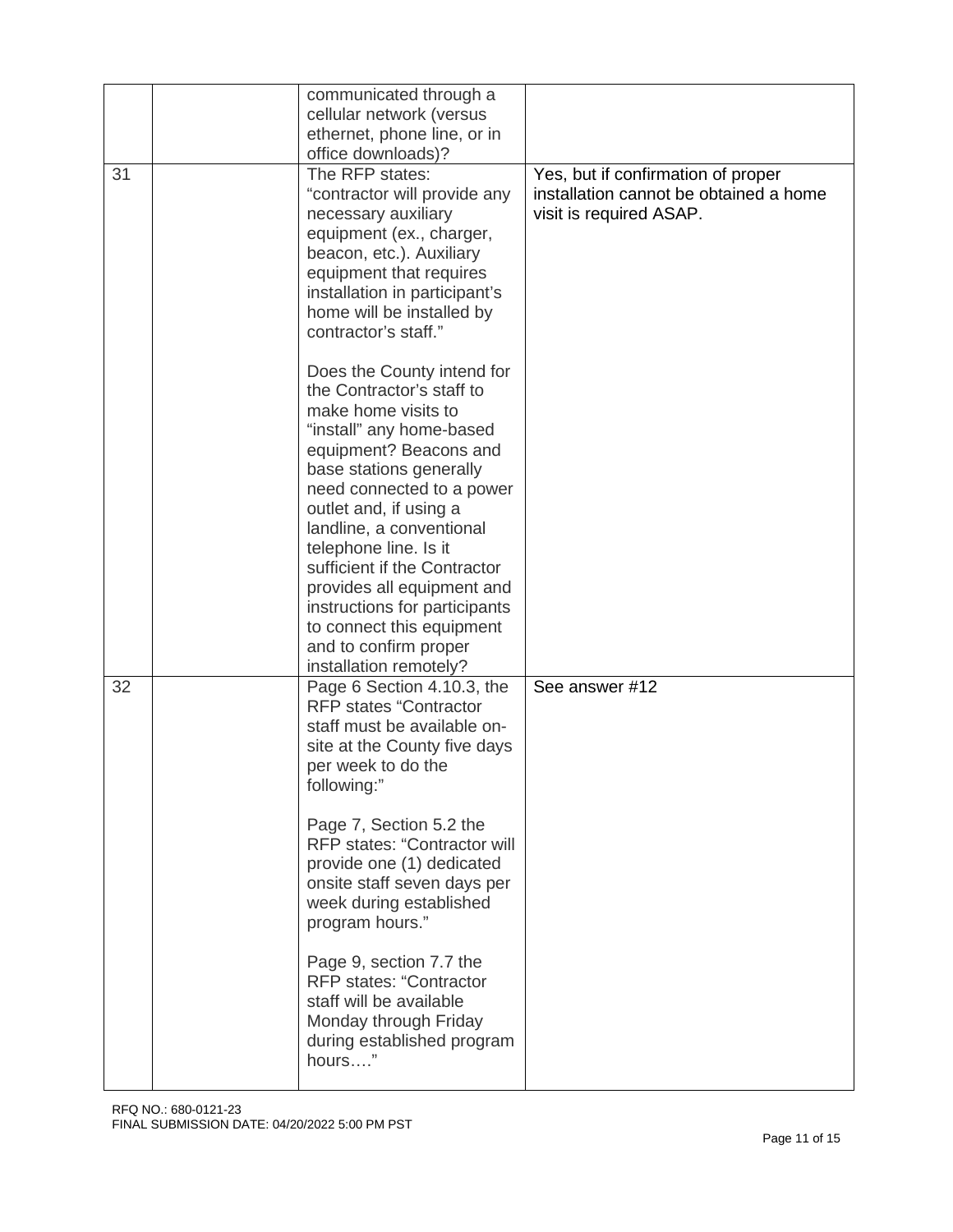|    |              | Can the County clarify<br>whether Contractor staff                                                                                                                                                                             |                                                                                                                                                                                  |
|----|--------------|--------------------------------------------------------------------------------------------------------------------------------------------------------------------------------------------------------------------------------|----------------------------------------------------------------------------------------------------------------------------------------------------------------------------------|
|    |              | are required to be onsite 5                                                                                                                                                                                                    |                                                                                                                                                                                  |
|    |              | or 7 days/week?                                                                                                                                                                                                                |                                                                                                                                                                                  |
| 33 | Section 8.1. | The RFP states: "The<br>contract total compensation<br>for the 3-year period is<br>expected to not exceed<br>\$750,000. The annual<br>funding amount is<br>\$250,000."                                                         | Amend to delete section 10.4.11. The<br>contract total compensation for the 3-<br>year period is expected to not exceed<br>\$750,000. The annual funding amount is<br>\$250,000. |
|    |              | In 8.2 the RFP states: "The<br>County intends to award<br>one (1) three-year contract<br>with an estimated annual<br>cost not to exceed<br>\$250,000 and \$750,000 for<br>the 3-year period to the<br>responsible proposer(s)" |                                                                                                                                                                                  |
|    |              | On page 13, Section<br>10.4.2, the RFP states:<br>"The amount budgeted for<br>this contract is estimated<br>not to exceed 70,236 for<br>the 36-month period."                                                                  |                                                                                                                                                                                  |
|    |              | Can the County please<br>clarify what the budget is<br>for this contract for both the<br>annual funding amount and<br>the 3-year maximum?                                                                                      |                                                                                                                                                                                  |
| 34 |              | The RFP states: A copy of<br>this RFP and resumes<br>must be included in an<br>appendix to the proposal."                                                                                                                      | That is correct, proposers are to include<br>a copy of the complete RFP with their<br>response.                                                                                  |
|    |              | Can the County clarify that<br>the intent is for proposers<br>to include a full copy of the<br>County's own RFP as an<br>appendix in the<br>submission?                                                                        |                                                                                                                                                                                  |
| 35 |              | Will potential vendors have<br>the opportunity to review all<br>of the questions/answers<br>submitted during this<br>process?                                                                                                  | Yes. Refer to the amendment.                                                                                                                                                     |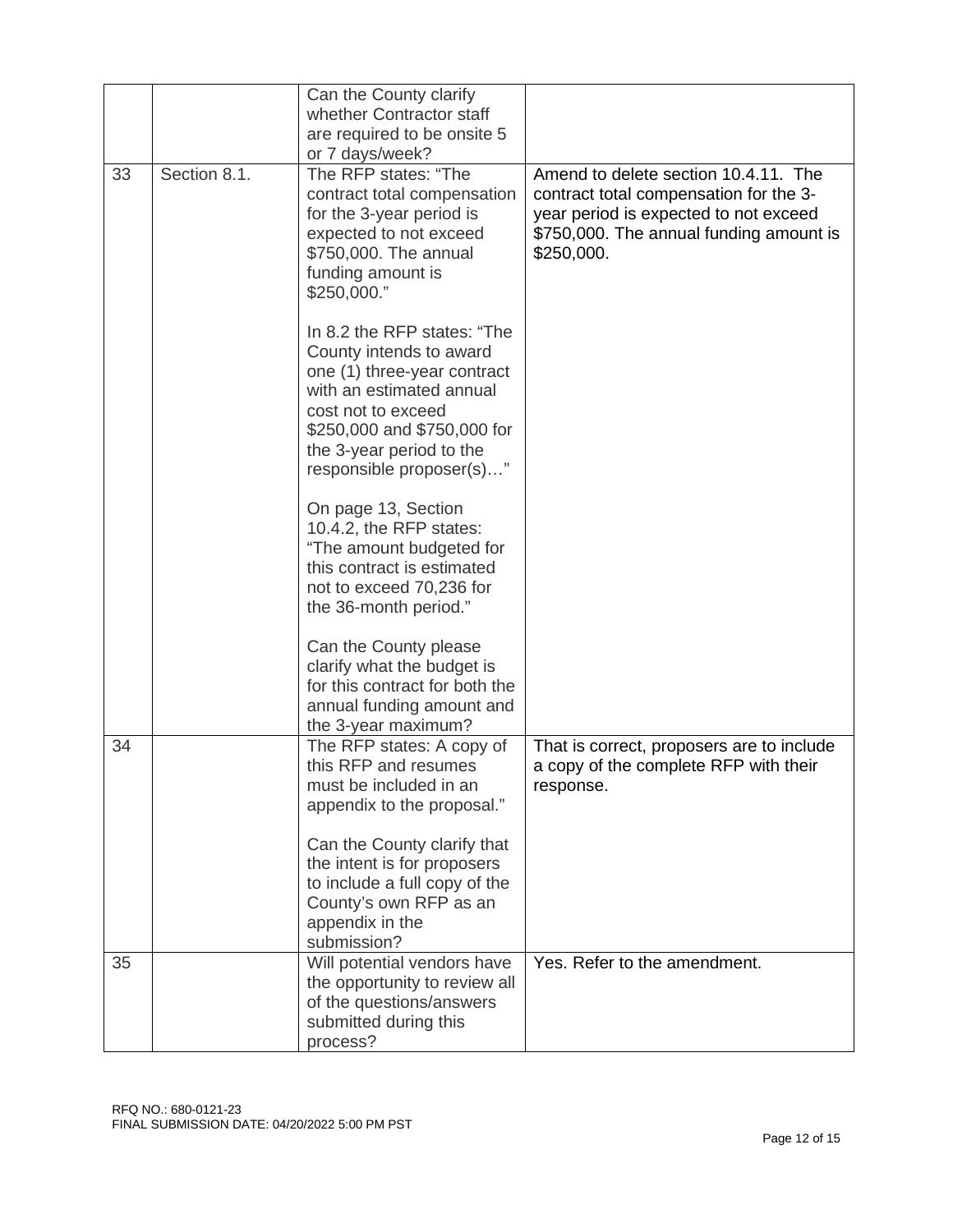| 36  |                         | Can we receive the<br>questions/answers<br>submitted during the pre-<br>bid conference? Thank<br>you!                                                                                                                                                                     | Proposers participating in the pre-<br>proposal conference were asked to<br>submit their questions in writing so the<br>County could issue a binding response.<br>Responses to all written questions will be<br>provided in the amendment. |
|-----|-------------------------|---------------------------------------------------------------------------------------------------------------------------------------------------------------------------------------------------------------------------------------------------------------------------|--------------------------------------------------------------------------------------------------------------------------------------------------------------------------------------------------------------------------------------------|
| 37  |                         | May a vendor submit a<br>proposal for only the<br>GPS/electronic monitoring<br>portion, and not the alcohol<br>portion of the RFP?                                                                                                                                        | Yes, proposers may bid on one service<br>only.                                                                                                                                                                                             |
| 38  |                         | Will county staff be<br>responsible for assigning,<br>hooking up, and monitoring<br>participants, or will that be<br>the responsibility of the<br>contractor's dedicated<br>onsite person? What will be<br>the daily duties on the<br>vendor's dedicated onsite<br>staff? | County staff would not be responsible for<br>these activities, it would be contractor<br>staff. For daily duties, please refer to<br>the LCA contract.                                                                                     |
| 39  |                         | What is the county's<br>current daily participant<br>rate for electronic<br>monitoring?                                                                                                                                                                                   | Juveniles: \$9.50 per day. No charge for<br>Home Supervision Juveniles (No<br>equipment).<br>Adults: \$12.50 for one technology and<br>\$16.50 for two technologies (GPS and<br>SCRAM).                                                    |
| 40. | County<br>Clarification |                                                                                                                                                                                                                                                                           | Section 10.4.7 Work Plan and Schedule<br>is deleted in its entirety.                                                                                                                                                                       |

### SIGNATURE AND ACKNOWLEDGMENT:

| <b>COMPANY / FIRM NAME</b> |            |
|----------------------------|------------|
| ADDRESS (INCLUDING ZIP)    |            |
| <b>CONTACT PERSON:</b>     |            |
| <b>EMAIL AND WEBSITE</b>   |            |
| <b>PHONE</b>               | SIGNATURE: |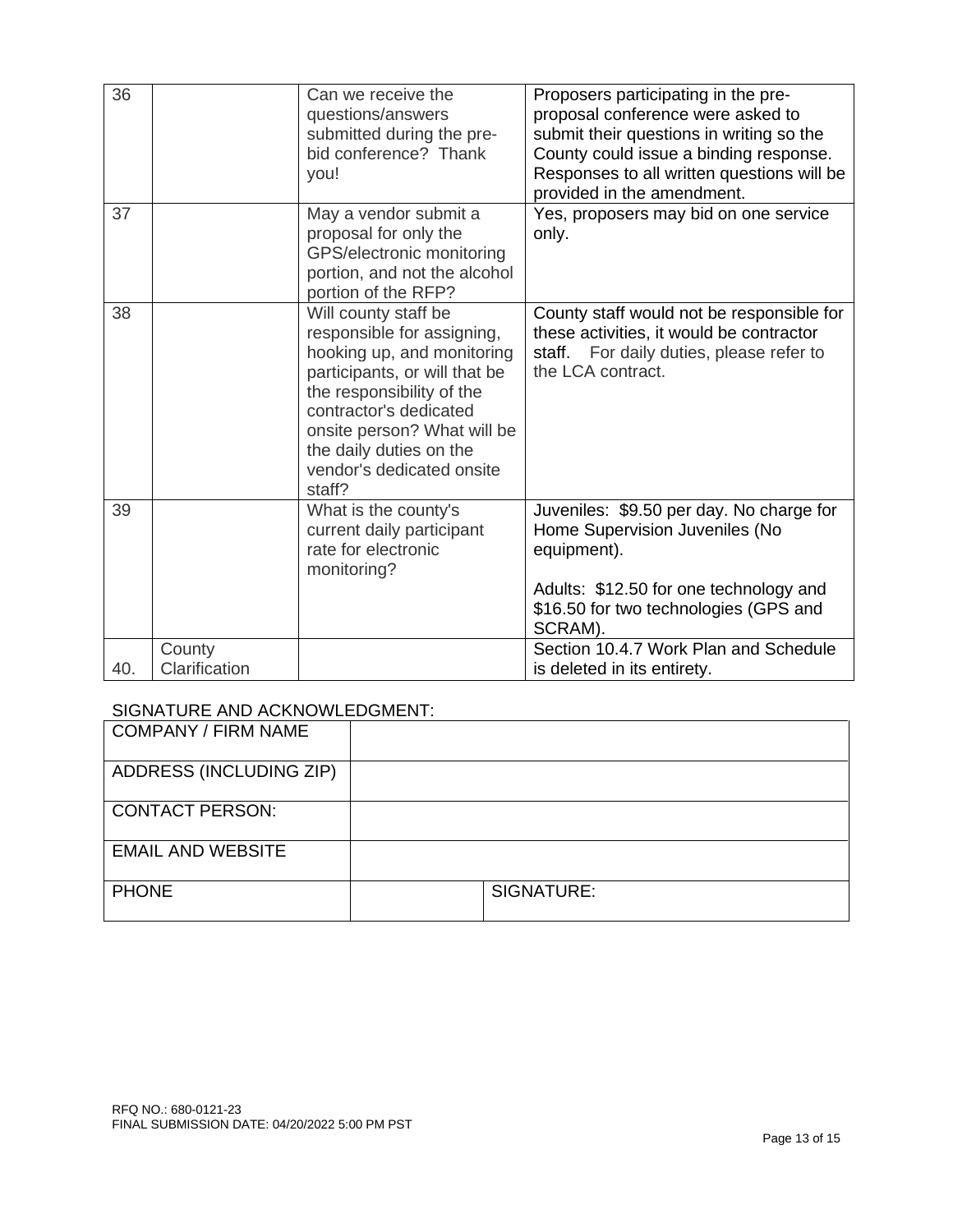#### **ATTACHMENT 2**

#### **SCHEDULE OF EVENTS:**

| <b>EVENT</b>                                              | <b>TIME</b>         | DATE                      |
|-----------------------------------------------------------|---------------------|---------------------------|
| County's Response to Proposer's Questions posted on the   |                     |                           |
| Bonfire website at: https://solanocounty.bonfirehub.com   | 5:00 PM             | April 6, 2022             |
| An electronic submission of Proposals via Bonfire at      |                     |                           |
| https://solanocounty.bonfirehub.com are due no later than |                     |                           |
| 5:00 p.m. Late submittals will not be accepted.           | $5:00 \, \text{PM}$ | April 20, /2022           |
|                                                           |                     |                           |
| <b>Evaluation of Proposals</b>                            |                     | May 2-6, 2022             |
|                                                           |                     | To Be                     |
| Interviews and Presentations (if required)                |                     | Determined                |
|                                                           |                     | To Be                     |
| County issues Notice of Intent to Award                   |                     | Determined                |
|                                                           |                     | To Bel                    |
| <b>Vendor Contract Negotiations</b>                       |                     | Determined                |
|                                                           |                     |                           |
| <b>Project Commences</b>                                  |                     | July 1. $\prime$<br>/2022 |